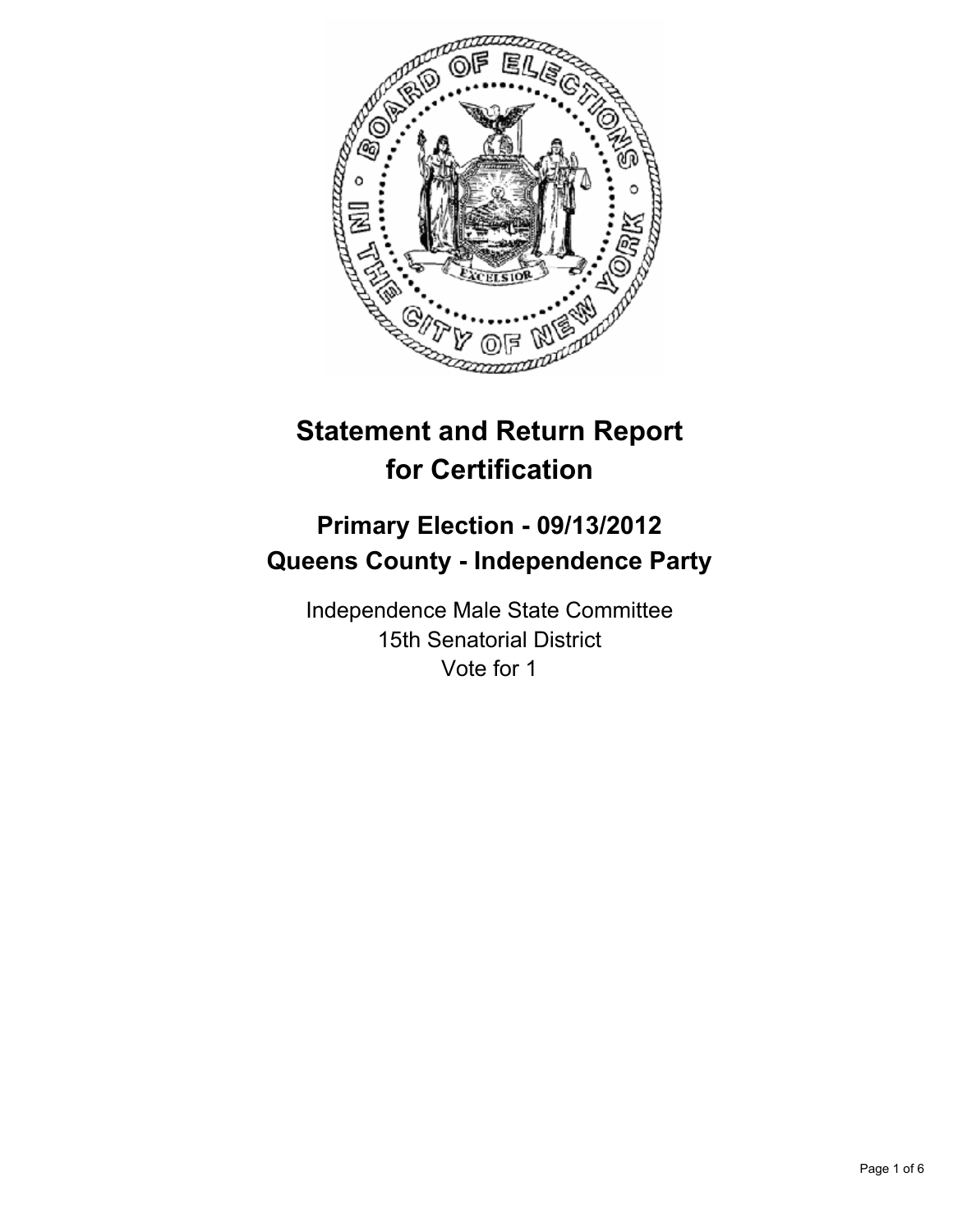

| <b>PUBLIC COUNTER</b>                                    | 50          |
|----------------------------------------------------------|-------------|
| <b>EMERGENCY</b>                                         | 0           |
| ABSENTEE/MILITARY                                        | 13          |
| <b>FEDERAL</b>                                           | 0           |
| SPECIAL PRESIDENTIAL                                     | 0           |
| <b>AFFIDAVIT</b>                                         | $\mathbf 0$ |
| <b>Total Ballots</b>                                     | 63          |
| Less - Inapplicable Federal/Special Presidential Ballots | 0           |
| <b>Total Applicable Ballots</b>                          | 63          |
| RAFAEL R. GONZALEZ                                       | 9           |
| <b>JOSEPH E. TIRACO</b>                                  | 29          |
| <b>Total Votes</b>                                       | 38          |
| Unrecorded                                               | 25          |

## **Assembly District 25**

| <b>PUBLIC COUNTER</b>                                    | 0 |
|----------------------------------------------------------|---|
| <b>EMERGENCY</b>                                         | 0 |
| ABSENTEE/MILITARY                                        | 0 |
| <b>FEDERAL</b>                                           | 0 |
| SPECIAL PRESIDENTIAL                                     | 0 |
| <b>AFFIDAVIT</b>                                         | 0 |
| <b>Total Ballots</b>                                     | 0 |
| Less - Inapplicable Federal/Special Presidential Ballots | 0 |
| <b>Total Applicable Ballots</b>                          | 0 |
| RAFAEL R. GONZALEZ                                       | 0 |
| <b>JOSEPH E. TIRACO</b>                                  | 0 |
| <b>Total Votes</b>                                       | 0 |
|                                                          |   |

| <b>PUBLIC COUNTER</b>                                    | 2           |
|----------------------------------------------------------|-------------|
| <b>EMERGENCY</b>                                         | $\mathbf 0$ |
| ABSENTEE/MILITARY                                        |             |
| <b>FEDERAL</b>                                           | 0           |
| SPECIAL PRESIDENTIAL                                     | 0           |
| AFFIDAVIT                                                | 0           |
| <b>Total Ballots</b>                                     | 3           |
| Less - Inapplicable Federal/Special Presidential Ballots | 0           |
| <b>Total Applicable Ballots</b>                          | 3           |
| RAFAEL R. GONZALEZ                                       |             |
| JOSEPH E. TIRACO                                         | 0           |
| <b>Total Votes</b>                                       |             |
| Unrecorded                                               | 2           |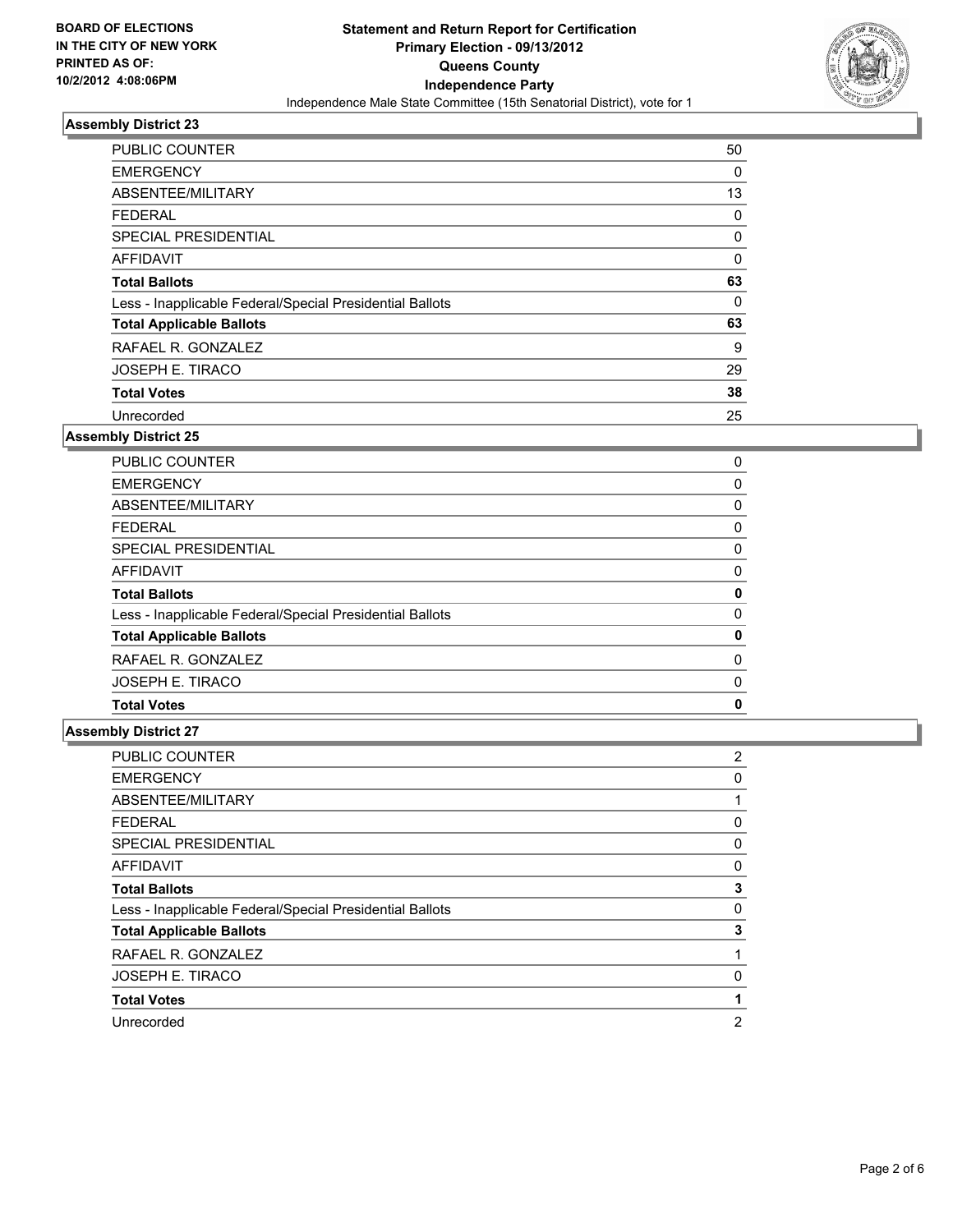

| <b>PUBLIC COUNTER</b>                                    | 16 |
|----------------------------------------------------------|----|
| <b>EMERGENCY</b>                                         | 0  |
| ABSENTEE/MILITARY                                        | 3  |
| <b>FEDERAL</b>                                           | 0  |
| SPECIAL PRESIDENTIAL                                     | 0  |
| <b>AFFIDAVIT</b>                                         | 0  |
| <b>Total Ballots</b>                                     | 19 |
| Less - Inapplicable Federal/Special Presidential Ballots | 0  |
| <b>Total Applicable Ballots</b>                          | 19 |
| RAFAEL R. GONZALEZ                                       | 6  |
| <b>JOSEPH E. TIRACO</b>                                  | 9  |
| <b>Total Votes</b>                                       | 15 |
| Unrecorded                                               | 4  |

## **Assembly District 30**

| <b>PUBLIC COUNTER</b>                                    | 18 |
|----------------------------------------------------------|----|
| <b>EMERGENCY</b>                                         | 0  |
| ABSENTEE/MILITARY                                        | 2  |
| FEDERAL                                                  | 0  |
| <b>SPECIAL PRESIDENTIAL</b>                              | 0  |
| <b>AFFIDAVIT</b>                                         | 0  |
| <b>Total Ballots</b>                                     | 20 |
| Less - Inapplicable Federal/Special Presidential Ballots | 0  |
| <b>Total Applicable Ballots</b>                          | 20 |
| RAFAEL R. GONZALEZ                                       | 4  |
| <b>JOSEPH E. TIRACO</b>                                  | 9  |
| <b>Total Votes</b>                                       | 13 |
| Unrecorded                                               | 7  |

| <b>PUBLIC COUNTER</b>                                    |   |
|----------------------------------------------------------|---|
| <b>EMERGENCY</b>                                         | 0 |
| ABSENTEE/MILITARY                                        | 0 |
| <b>FEDERAL</b>                                           | 0 |
| SPECIAL PRESIDENTIAL                                     | 0 |
| AFFIDAVIT                                                | 0 |
| <b>Total Ballots</b>                                     |   |
| Less - Inapplicable Federal/Special Presidential Ballots | 0 |
| <b>Total Applicable Ballots</b>                          |   |
| RAFAEL R. GONZALEZ                                       | 0 |
| <b>JOSEPH E. TIRACO</b>                                  |   |
| <b>Total Votes</b>                                       |   |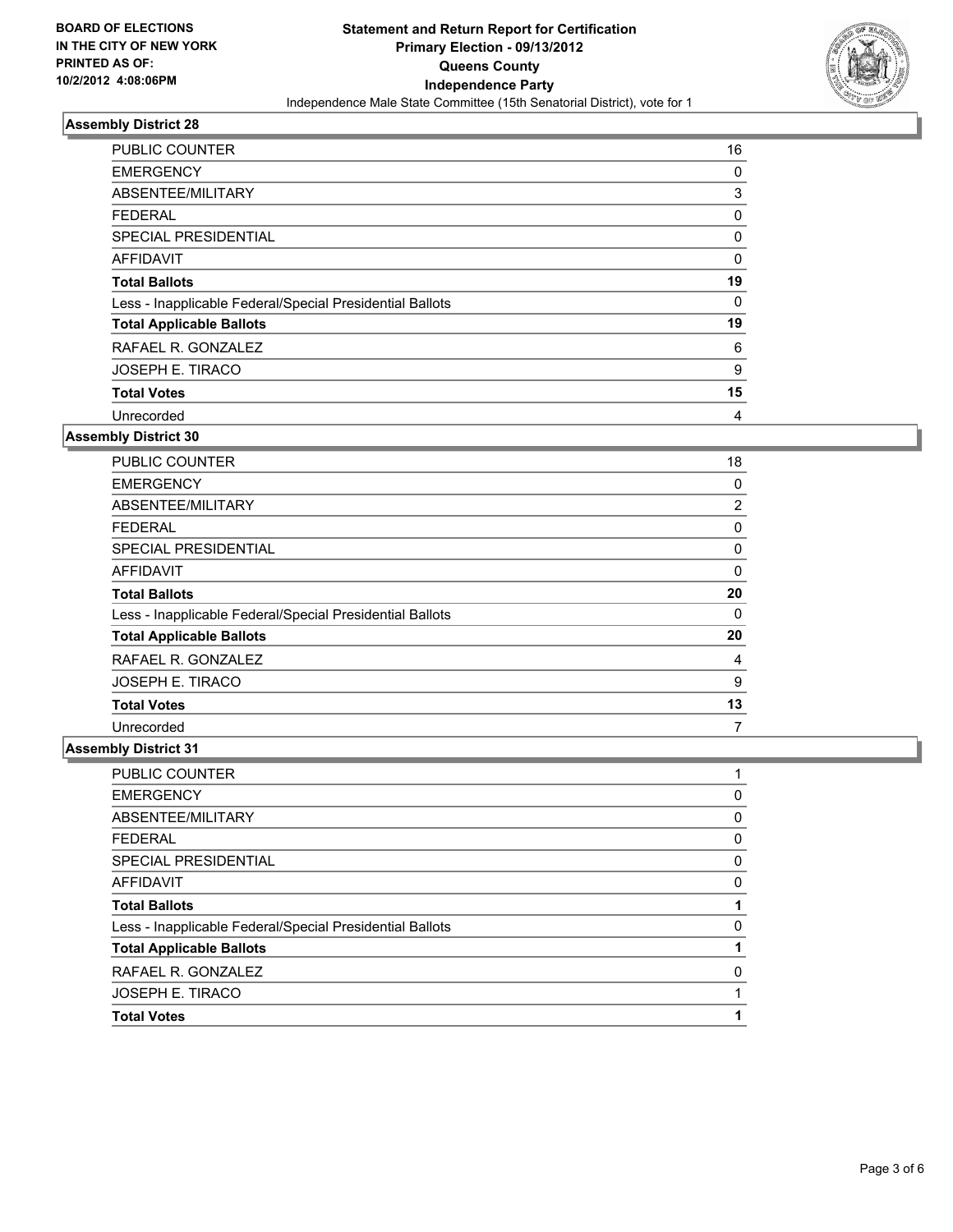

| <b>PUBLIC COUNTER</b>                                    | 0 |
|----------------------------------------------------------|---|
| <b>EMERGENCY</b>                                         | 0 |
| ABSENTEE/MILITARY                                        | 0 |
| <b>FEDERAL</b>                                           | 0 |
| SPECIAL PRESIDENTIAL                                     | 0 |
| AFFIDAVIT                                                | 0 |
| <b>Total Ballots</b>                                     | 0 |
| Less - Inapplicable Federal/Special Presidential Ballots | 0 |
| <b>Total Applicable Ballots</b>                          | 0 |
| RAFAEL R. GONZALEZ                                       | 0 |
| <b>JOSEPH E. TIRACO</b>                                  | 0 |
| <b>Total Votes</b>                                       | 0 |

## **Assembly District 37**

| PUBLIC COUNTER                                           | $\overline{2}$ |
|----------------------------------------------------------|----------------|
| <b>EMERGENCY</b>                                         | 0              |
| ABSENTEE/MILITARY                                        | 0              |
| <b>FEDERAL</b>                                           | 0              |
| SPECIAL PRESIDENTIAL                                     | 0              |
| AFFIDAVIT                                                | 0              |
| <b>Total Ballots</b>                                     | $\mathbf{2}$   |
| Less - Inapplicable Federal/Special Presidential Ballots | 0              |
| <b>Total Applicable Ballots</b>                          | $\mathbf{2}$   |
| RAFAEL R. GONZALEZ                                       | 0              |
| <b>JOSEPH E. TIRACO</b>                                  | 0              |
| <b>Total Votes</b>                                       | 0              |
| Unrecorded                                               | 2              |

| <b>PUBLIC COUNTER</b>                                    | 14 |
|----------------------------------------------------------|----|
| <b>EMERGENCY</b>                                         | 0  |
| ABSENTEE/MILITARY                                        | 3  |
| <b>FEDERAL</b>                                           | 0  |
| SPECIAL PRESIDENTIAL                                     | 0  |
| AFFIDAVIT                                                | 0  |
| <b>Total Ballots</b>                                     | 17 |
| Less - Inapplicable Federal/Special Presidential Ballots | 0  |
| <b>Total Applicable Ballots</b>                          | 17 |
| RAFAEL R. GONZALEZ                                       | 3  |
| JOSEPH E. TIRACO                                         | 4  |
| <b>Total Votes</b>                                       | 7  |
| Unrecorded                                               | 10 |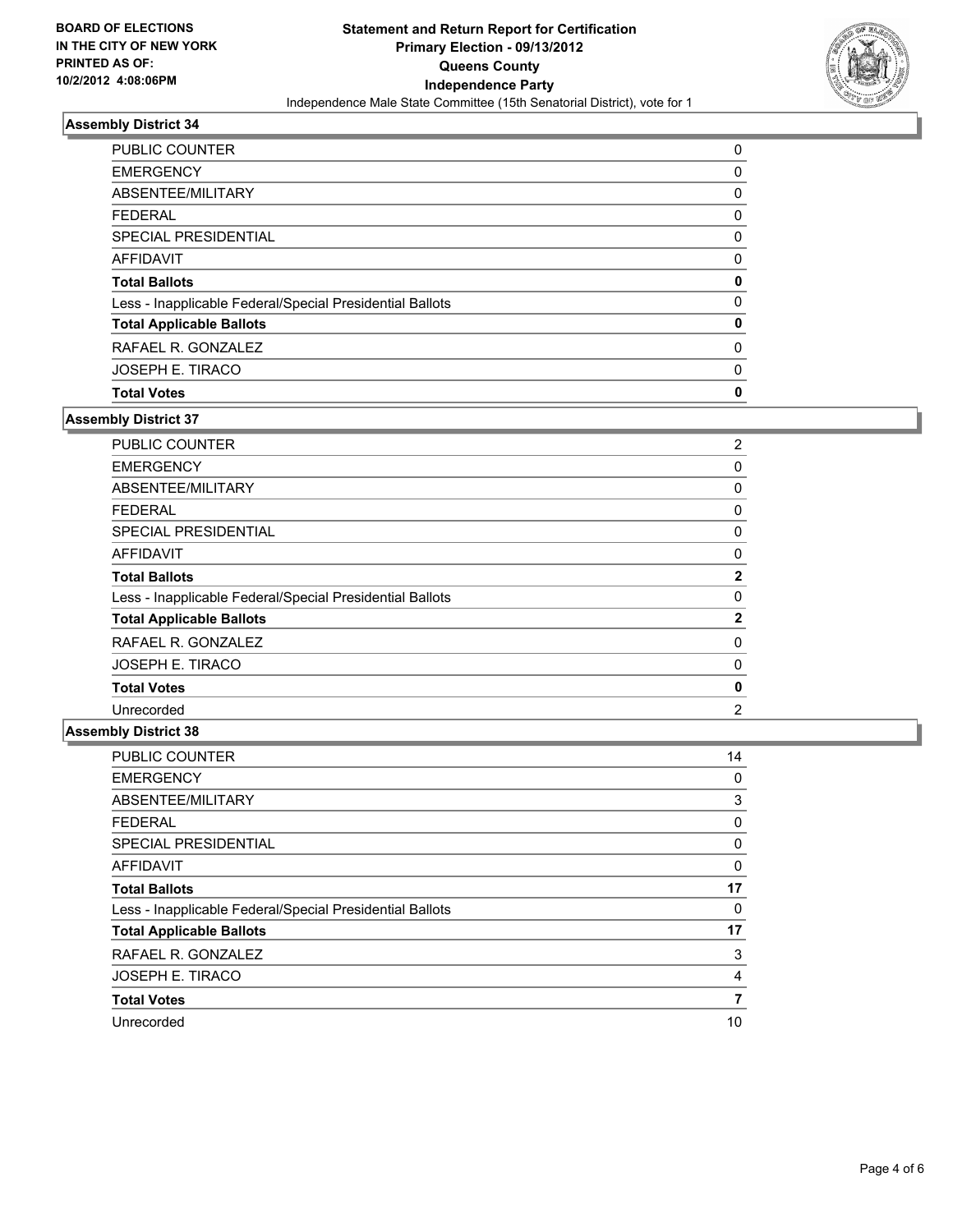

| <b>PUBLIC COUNTER</b>                                    | 0        |
|----------------------------------------------------------|----------|
|                                                          |          |
| <b>EMERGENCY</b>                                         | 0        |
| ABSENTEE/MILITARY                                        | 0        |
| <b>FEDERAL</b>                                           | 0        |
| SPECIAL PRESIDENTIAL                                     | 0        |
| <b>AFFIDAVIT</b>                                         | 0        |
| <b>Total Ballots</b>                                     | 0        |
| Less - Inapplicable Federal/Special Presidential Ballots | $\Omega$ |
| <b>Total Applicable Ballots</b>                          | 0        |
| RAFAEL R. GONZALEZ                                       | 0        |
| <b>JOSEPH E. TIRACO</b>                                  | 0        |
| <b>Total Votes</b>                                       | 0        |